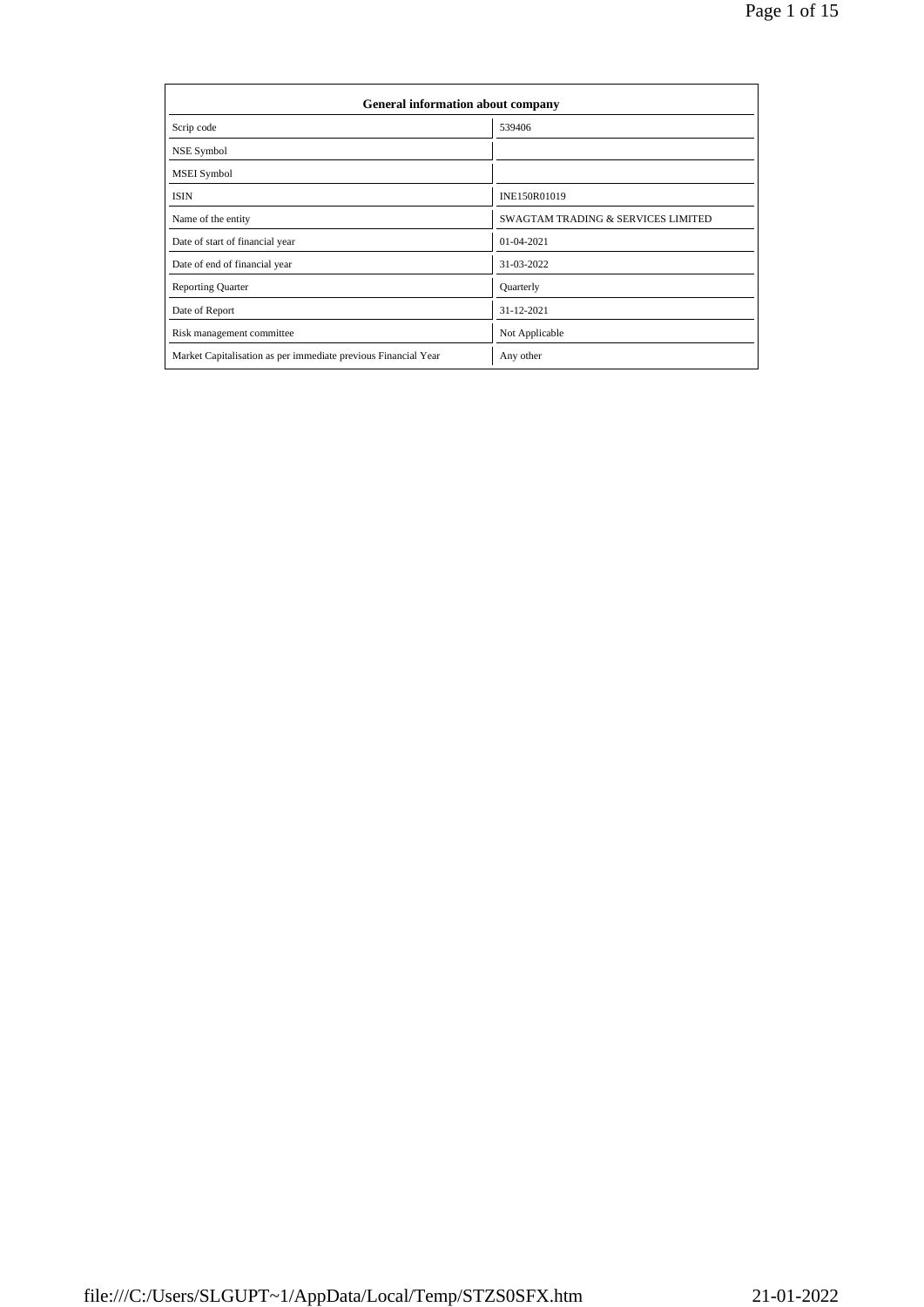|                  |            |                                                       |                            |                                 |                          |                                                                                                      |                                             | <b>Annexure I</b>                                   |                            |                      |                                            |                                                                                                                                                |                                                                                                                                                                      |                                                                                                                                                                           |                                                                                                                                                                                              |
|------------------|------------|-------------------------------------------------------|----------------------------|---------------------------------|--------------------------|------------------------------------------------------------------------------------------------------|---------------------------------------------|-----------------------------------------------------|----------------------------|----------------------|--------------------------------------------|------------------------------------------------------------------------------------------------------------------------------------------------|----------------------------------------------------------------------------------------------------------------------------------------------------------------------|---------------------------------------------------------------------------------------------------------------------------------------------------------------------------|----------------------------------------------------------------------------------------------------------------------------------------------------------------------------------------------|
|                  |            |                                                       |                            |                                 |                          | Annexure I to be submitted by listed entity on quarterly basis                                       |                                             |                                                     |                            |                      |                                            |                                                                                                                                                |                                                                                                                                                                      |                                                                                                                                                                           |                                                                                                                                                                                              |
|                  |            |                                                       |                            |                                 |                          |                                                                                                      |                                             | <b>I. Composition of Board of Directors</b>         |                            |                      |                                            |                                                                                                                                                |                                                                                                                                                                      |                                                                                                                                                                           |                                                                                                                                                                                              |
|                  |            |                                                       |                            |                                 |                          | Disclosure of notes on composition of board of directors explanatory                                 |                                             |                                                     |                            |                      |                                            |                                                                                                                                                |                                                                                                                                                                      |                                                                                                                                                                           |                                                                                                                                                                                              |
|                  |            |                                                       |                            |                                 |                          |                                                                                                      |                                             | Whether the listed entity has a Regular Chairperson |                            |                      | Yes                                        |                                                                                                                                                |                                                                                                                                                                      |                                                                                                                                                                           |                                                                                                                                                                                              |
|                  |            |                                                       |                            |                                 |                          |                                                                                                      |                                             | Whether Chairperson is related to MD or CEO         |                            |                      | N <sub>o</sub>                             |                                                                                                                                                |                                                                                                                                                                      |                                                                                                                                                                           |                                                                                                                                                                                              |
| PAN              | <b>DIN</b> | Category 1<br>of directors                            | Category 2<br>of directors | Category<br>$3$ of<br>directors | Date<br>of<br>Birth      | Whether<br>special<br>resolution<br>passed?<br>[Refer Reg.<br>$17(1A)$ of<br>Listing<br>Regulations] | Date of<br>passing<br>special<br>resolution | <b>Initial Date</b><br>of<br>appointment            | Date of Re-<br>appointment | Date of<br>cessation | Tenure<br>of<br>director<br>(in<br>months) | No of<br>Directorship<br>in listed<br>entities<br>including<br>this listed<br>entity (Refer<br>Regulation<br>17A of<br>Listing<br>Regulations) | No of<br>Independent<br>Directorship<br>in listed<br>entities<br>including<br>this listed<br>entity<br>(Refer<br>Regulation<br>$17A(1)$ of<br>Listing<br>Regulations | Number of<br>memberships<br>in Audit/<br>Stakeholder<br>Committee<br>(s) including<br>this listed<br>entity (Refer<br>Regulation<br>$26(1)$ of<br>Listing<br>Regulations) | No of po<br>of<br><b>Chairper:</b><br>in Audi<br>Stakehol<br>Commit<br>held ir<br>listed<br>entitie:<br>includir<br>this list<br>entity (Re<br>Regulati<br>$26(1)$ c<br>Listing<br>Regulatio |
| CTPM1462B        | 06928783   | Executive<br>Director                                 | Chairperson                | CEO-<br>MD                      | $04 -$<br>$08 -$<br>1949 | NA                                                                                                   |                                             | 08-08-2014                                          | 26-09-2019                 |                      | 60                                         | $\sqrt{2}$                                                                                                                                     | $\mathbf{1}$                                                                                                                                                         | $\overline{4}$                                                                                                                                                            | $\mathbf{1}$                                                                                                                                                                                 |
| HCPM2840D        | 06877244   | Non-<br>Executive -<br>Independent<br>Director        | Not<br>Applicable          |                                 | $09 -$<br>$10-$<br>1983  | No                                                                                                   | $26-09-$<br>2019                            | 17-09-2014                                          | 26-09-2019                 |                      | 60                                         | $\overline{c}$                                                                                                                                 | $\overline{2}$                                                                                                                                                       | $\overline{4}$                                                                                                                                                            | 3                                                                                                                                                                                            |
| ATPG1443N        | 06911742   | Non-<br>Executive -<br>Non<br>Independent<br>Director | Not<br>Applicable          |                                 | $24 -$<br>$08 -$<br>1979 | No                                                                                                   | $26 - 09 -$<br>2019                         | 12-09-2015                                          | 26-09-2019                 |                      | 12                                         | $\mathbf{1}$                                                                                                                                   | $\boldsymbol{0}$                                                                                                                                                     | $\mathbf{1}$                                                                                                                                                              | $\mathbf{0}$                                                                                                                                                                                 |
| <b>FLPG1428A</b> | 00074532   | Non-<br>Executive -<br>Independent<br>Director        | Not<br>Applicable          |                                 | $30 -$<br>$04 -$<br>1968 | N <sub>o</sub>                                                                                       | $26 - 09 -$<br>2019                         | 17-09-2014                                          | 26-09-2019                 |                      | 60                                         | $\overline{c}$                                                                                                                                 | $\mathbf{1}$                                                                                                                                                         | 3                                                                                                                                                                         |                                                                                                                                                                                              |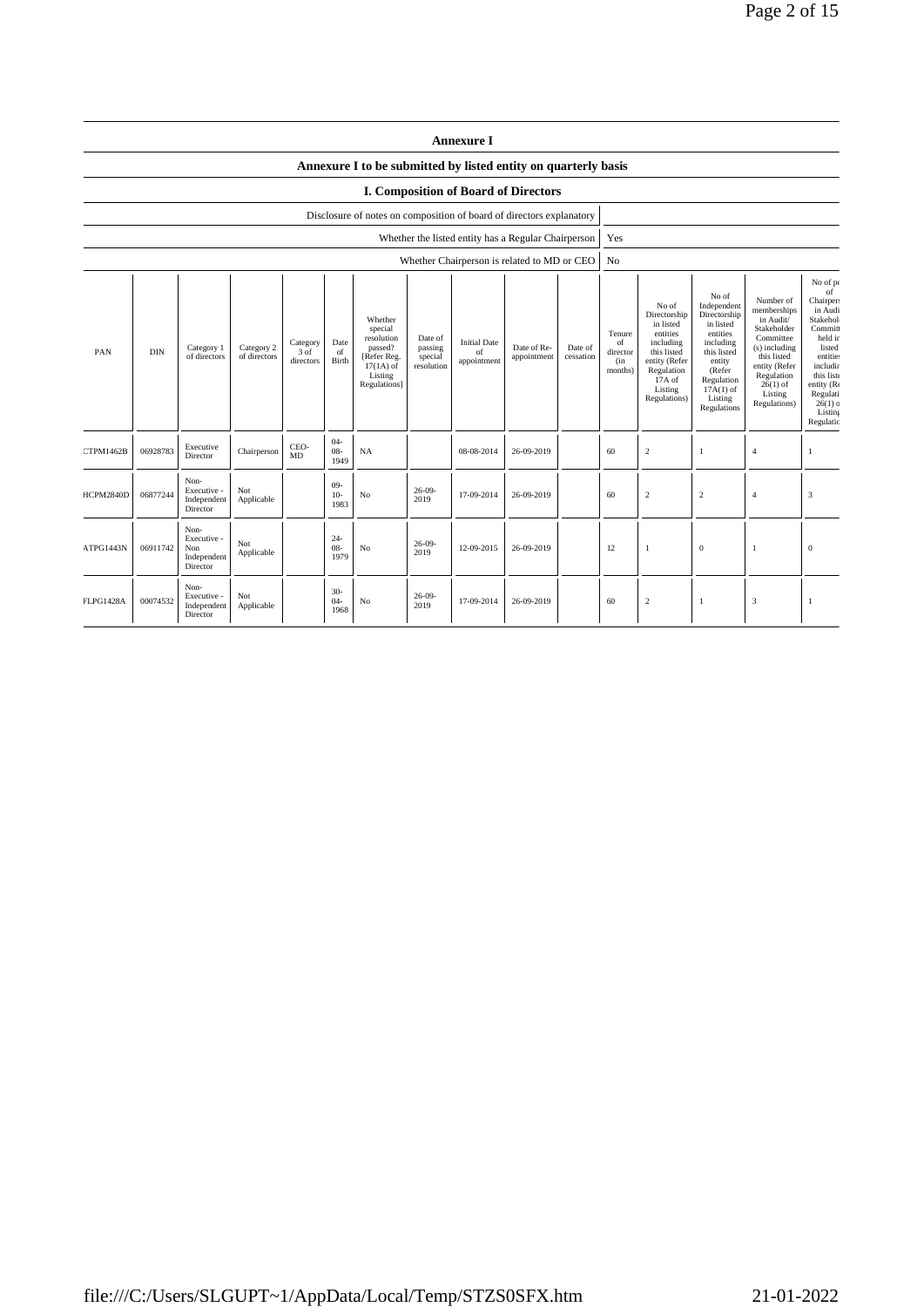|                | <b>Audit Committee Details</b> |                                                       |                                                |                            |                        |                      |                |
|----------------|--------------------------------|-------------------------------------------------------|------------------------------------------------|----------------------------|------------------------|----------------------|----------------|
|                |                                | Whether the Audit Committee has a Regular Chairperson | Yes                                            |                            |                        |                      |                |
| Sr             | <b>DIN</b><br>Number           | Name of Committee<br>members                          | Category 1 of directors                        | Category 2 of<br>directors | Date of<br>Appointment | Date of<br>Cessation | <b>Remarks</b> |
|                | 06877244                       | <b>RAMAN MITTAL</b>                                   | Non-Executive -<br><b>Independent Director</b> | Chairperson                | 26-09-2019             |                      |                |
| $\overline{2}$ | 00074532                       | <b>RAJ KUMAR</b><br><b>GUPTA</b>                      | Non-Executive -<br><b>Independent Director</b> | Member                     | 26-09-2019             |                      |                |
| 3              | 06928783                       | LALITA MITTAL                                         | <b>Executive Director</b>                      | Member                     | 26-09-2019             |                      |                |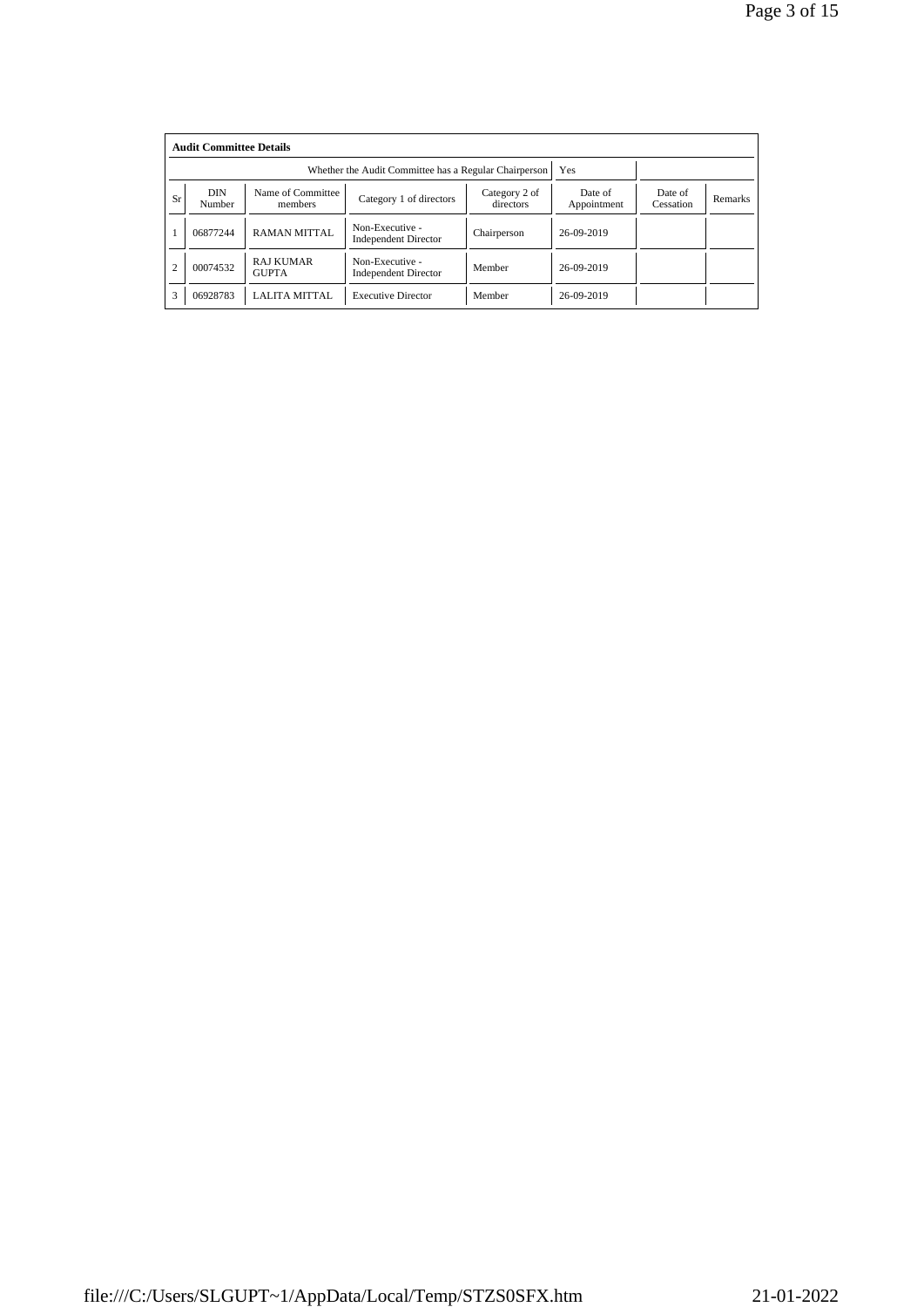|                |                      |                                  | Whether the Nomination and remuneration committee has a Regular Chairperson |                            | Yes                    |                      |                |
|----------------|----------------------|----------------------------------|-----------------------------------------------------------------------------|----------------------------|------------------------|----------------------|----------------|
| Sr             | <b>DIN</b><br>Number | Name of Committee<br>members     | Category 1 of directors                                                     | Category 2 of<br>directors | Date of<br>Appointment | Date of<br>Cessation | <b>Remarks</b> |
|                | 06877244             | <b>RAMAN MITTAL</b>              | Non-Executive -<br><b>Independent Director</b>                              | Chairperson                | 26-09-2019             |                      |                |
| $\overline{2}$ | 00074532             | <b>RAJ KUMAR</b><br><b>GUPTA</b> | Non-Executive -<br><b>Independent Director</b>                              | Member                     | 26-09-2019             |                      |                |
| 3              | 06911742             | <b>SUMIT GUPTA</b>               | Non-Executive - Non<br><b>Independent Director</b>                          | Member                     | 26-09-2019             |                      |                |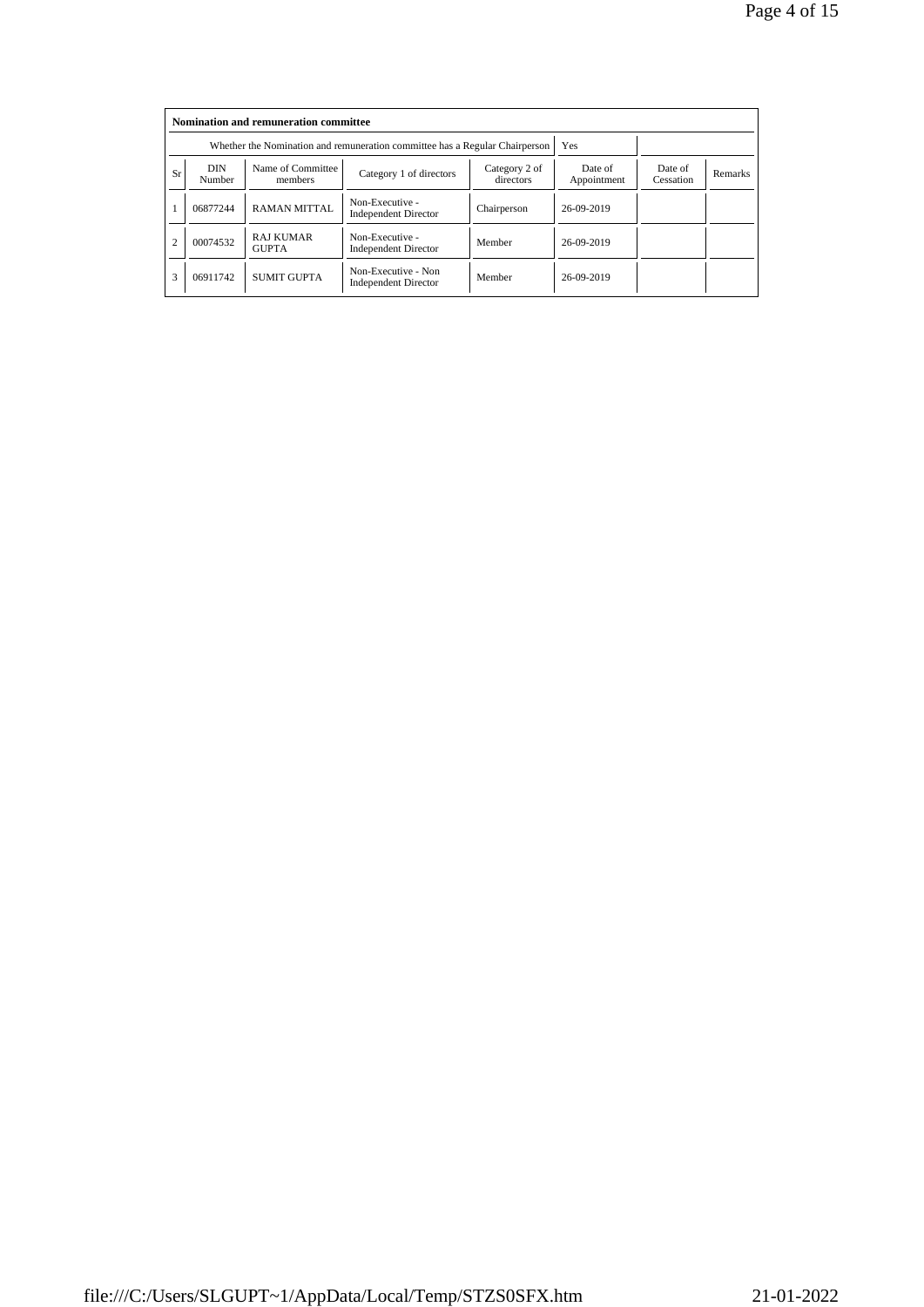|                |                      | Whether the Stakeholders Relationship Committee has a Regular Chairperson |                                                    | Yes                        |                        |                      |                |
|----------------|----------------------|---------------------------------------------------------------------------|----------------------------------------------------|----------------------------|------------------------|----------------------|----------------|
| Sr             | <b>DIN</b><br>Number | Name of Committee<br>members                                              | Category 1 of directors                            | Category 2 of<br>directors | Date of<br>Appointment | Date of<br>Cessation | <b>Remarks</b> |
|                | 06877244             | <b>RAMAN MITTAL</b>                                                       | Non-Executive -<br><b>Independent Director</b>     | Chairperson                | 26-09-2019             |                      |                |
| $\overline{c}$ | 06928783             | <b>LALITA MITTAL</b>                                                      | <b>Executive Director</b>                          | Member                     | 26-09-2019             |                      |                |
| 3              | 06911742             | <b>SUMIT GUPTA</b>                                                        | Non-Executive - Non<br><b>Independent Director</b> | Member                     | 26-09-2019             |                      |                |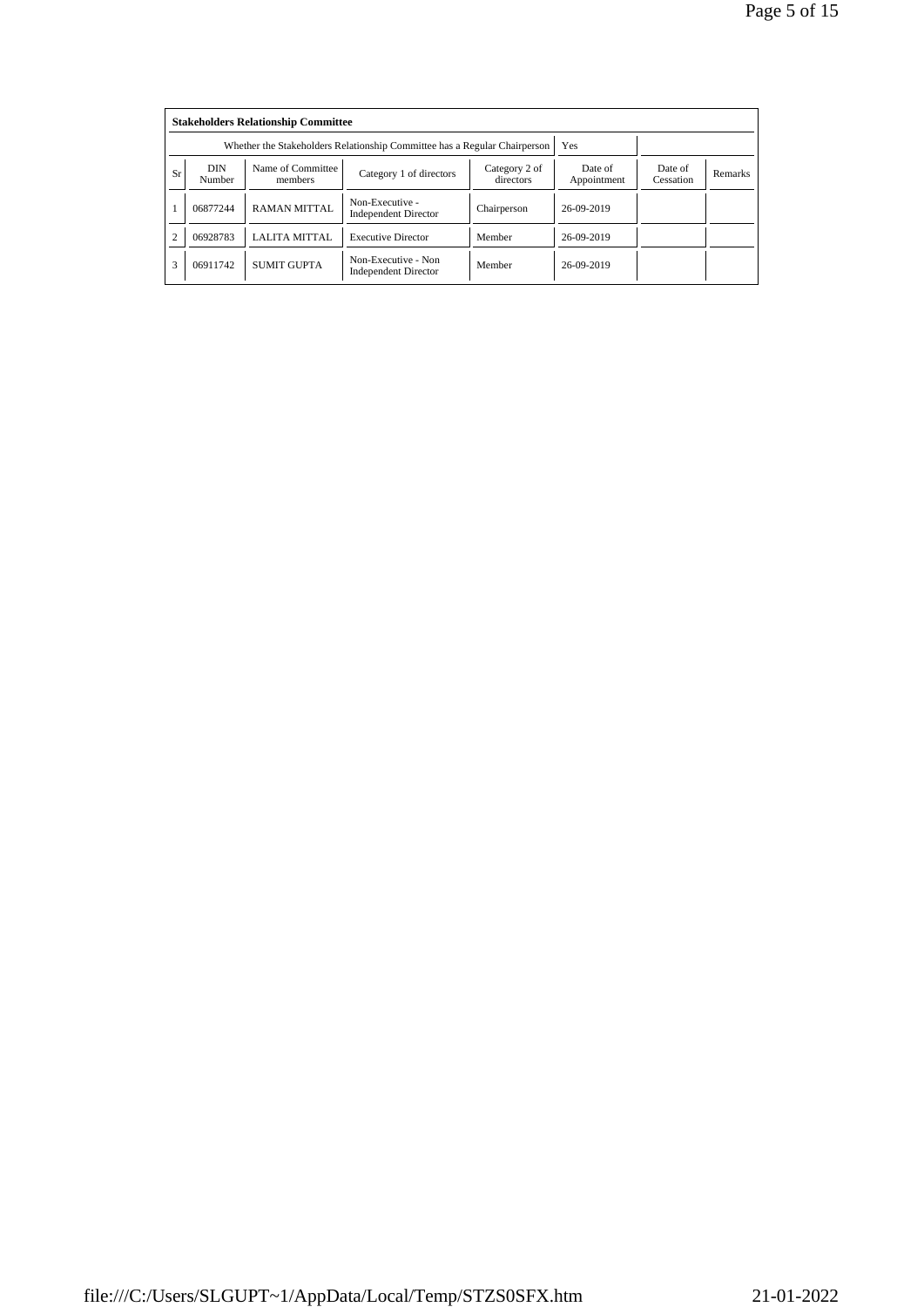| <b>Risk Management Committee</b>                                |               |                              |                            |                            |                        |                      |         |  |  |
|-----------------------------------------------------------------|---------------|------------------------------|----------------------------|----------------------------|------------------------|----------------------|---------|--|--|
| Whether the Risk Management Committee has a Regular Chairperson |               |                              |                            |                            |                        |                      |         |  |  |
| Sr                                                              | DIN<br>Number | Name of Committee<br>members | Category 1 of<br>directors | Category 2 of<br>directors | Date of<br>Appointment | Date of<br>Cessation | Remarks |  |  |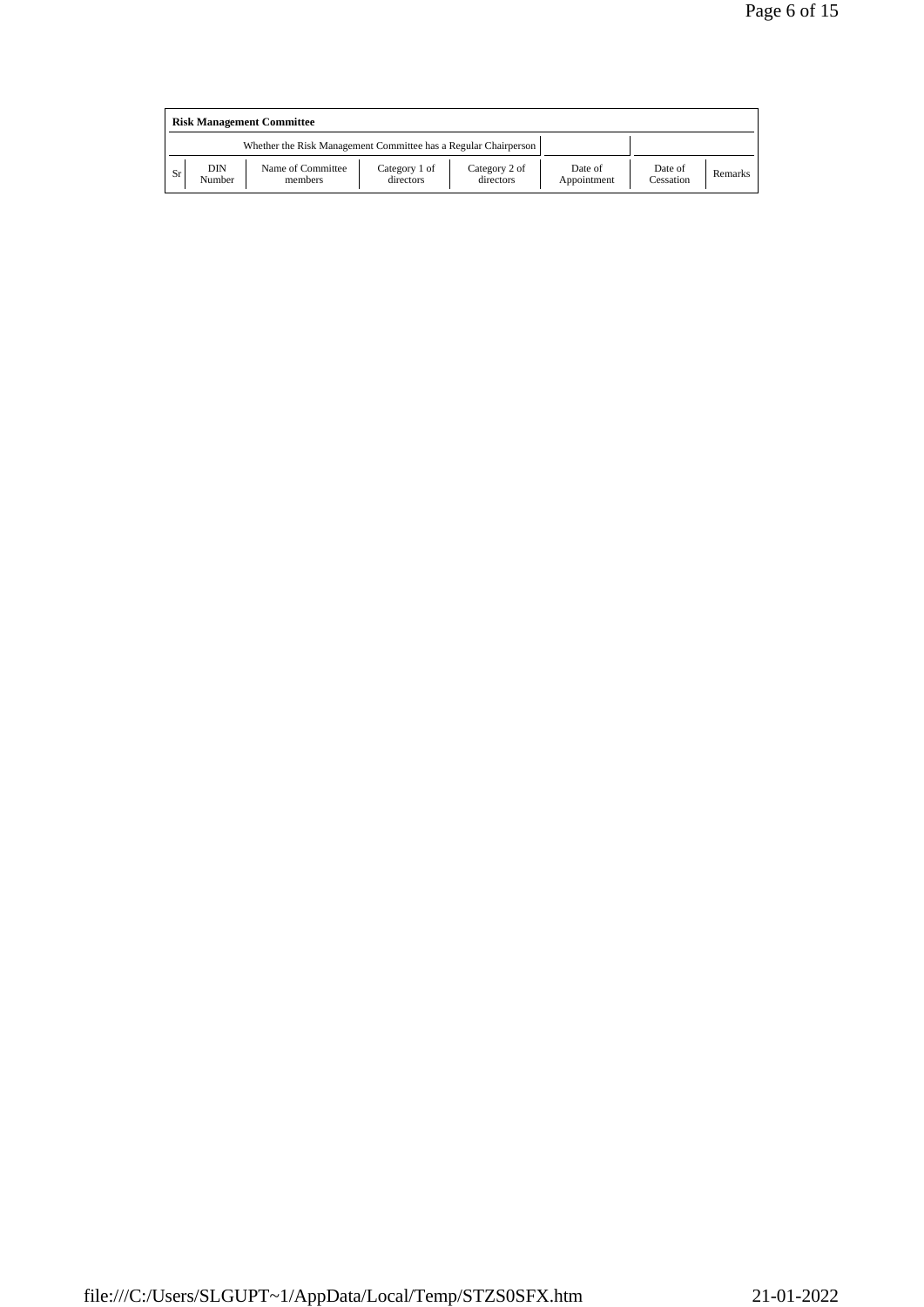| <b>Corporate Social Responsibility Committee</b>                                |               |                              |                            |                            |                        |                      |         |  |
|---------------------------------------------------------------------------------|---------------|------------------------------|----------------------------|----------------------------|------------------------|----------------------|---------|--|
| Whether the Corporate Social Responsibility Committee has a Regular Chairperson |               |                              |                            |                            |                        |                      |         |  |
| <b>Sr</b>                                                                       | DIN<br>Number | Name of Committee<br>members | Category 1 of<br>directors | Category 2 of<br>directors | Date of<br>Appointment | Date of<br>Cessation | Remarks |  |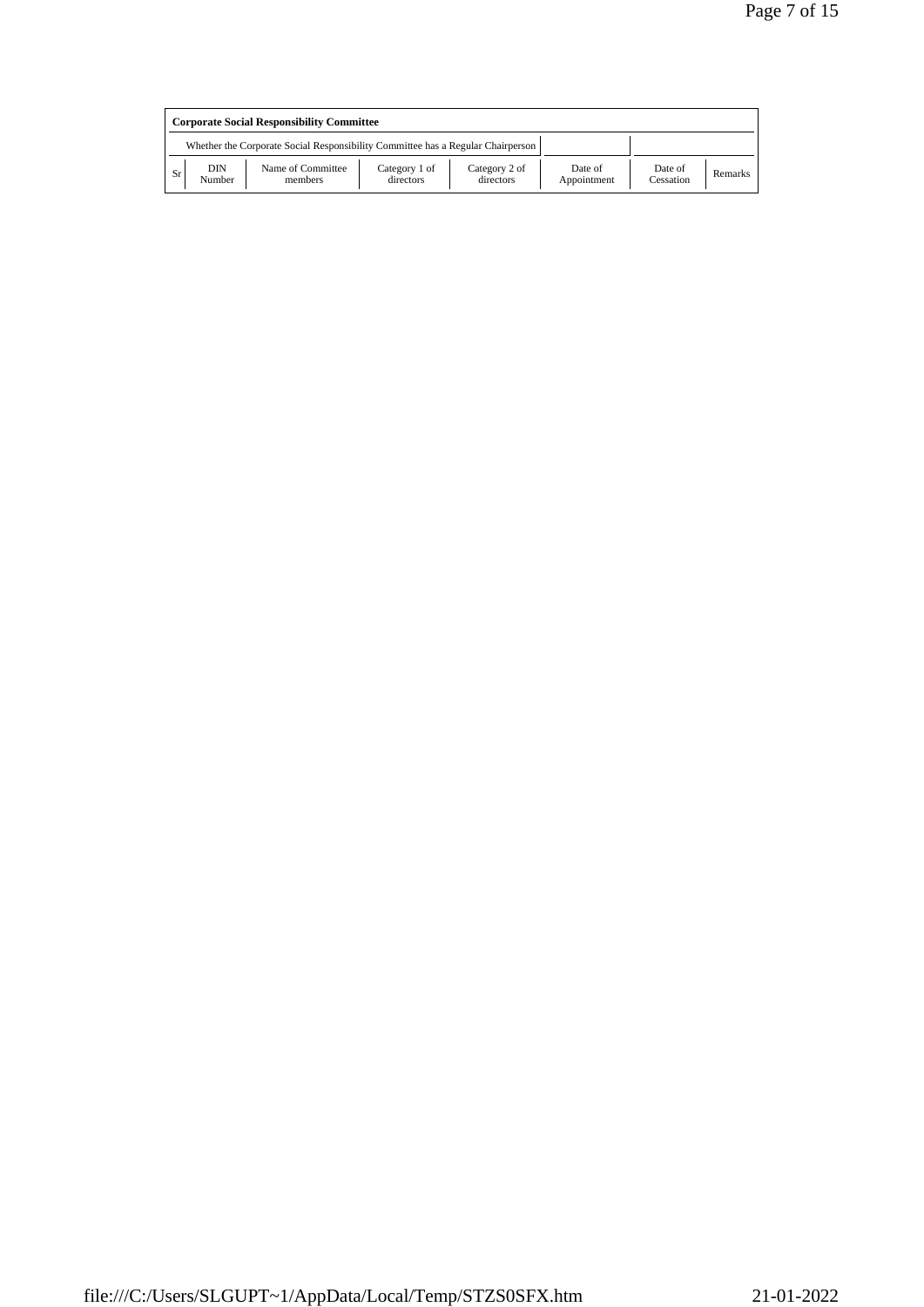|    | <b>Other Committee</b> |                              |                            |                            |                            |         |
|----|------------------------|------------------------------|----------------------------|----------------------------|----------------------------|---------|
| Sr | DIN<br>Number          | Name of Committee<br>members | Name of other<br>committee | Category 1 of<br>directors | Category 2 of<br>directors | Remarks |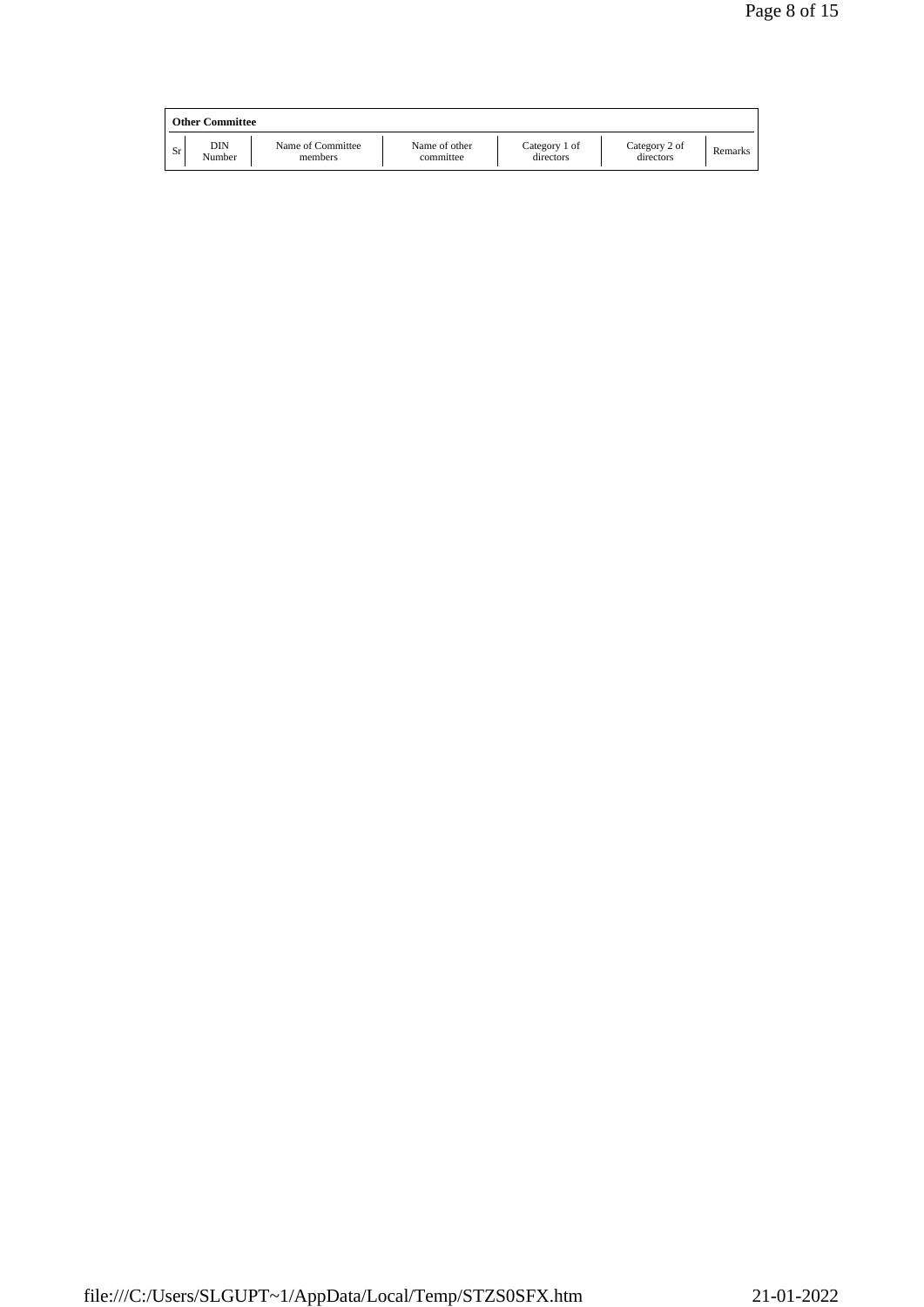|                |                                                                   |                                                                  |                                                                      | <b>Annexure 1</b>                     |                                                     |                                                                            |                                                                        |
|----------------|-------------------------------------------------------------------|------------------------------------------------------------------|----------------------------------------------------------------------|---------------------------------------|-----------------------------------------------------|----------------------------------------------------------------------------|------------------------------------------------------------------------|
|                | <b>Annexure 1</b>                                                 |                                                                  |                                                                      |                                       |                                                     |                                                                            |                                                                        |
|                | III. Meeting of Board of Directors                                |                                                                  |                                                                      |                                       |                                                     |                                                                            |                                                                        |
|                | Disclosure of notes on meeting of                                 | board of directors explanatory                                   |                                                                      |                                       |                                                     |                                                                            |                                                                        |
| Sr             | $Date(s)$ of<br>meeting (if<br>any) in the<br>previous<br>quarter | $Date(s)$ of<br>meeting (if<br>any) in the<br>current<br>quarter | Maximum gap<br>between any two<br>consecutive (in<br>number of days) | Notes for<br>not<br>providing<br>Date | Whether<br>requirement of<br>Quorum met<br>(Yes/No) | Number of<br>Directors present*<br>(other than<br>Independent<br>Director) | No. of<br>Independent<br><b>Directors</b><br>attending the<br>meeting* |
|                | 11-08-2021                                                        |                                                                  |                                                                      |                                       | Yes                                                 | 4                                                                          | ↑                                                                      |
| $\overline{c}$ |                                                                   | 08-11-2021                                                       | 88                                                                   |                                       | Yes                                                 | 4                                                                          |                                                                        |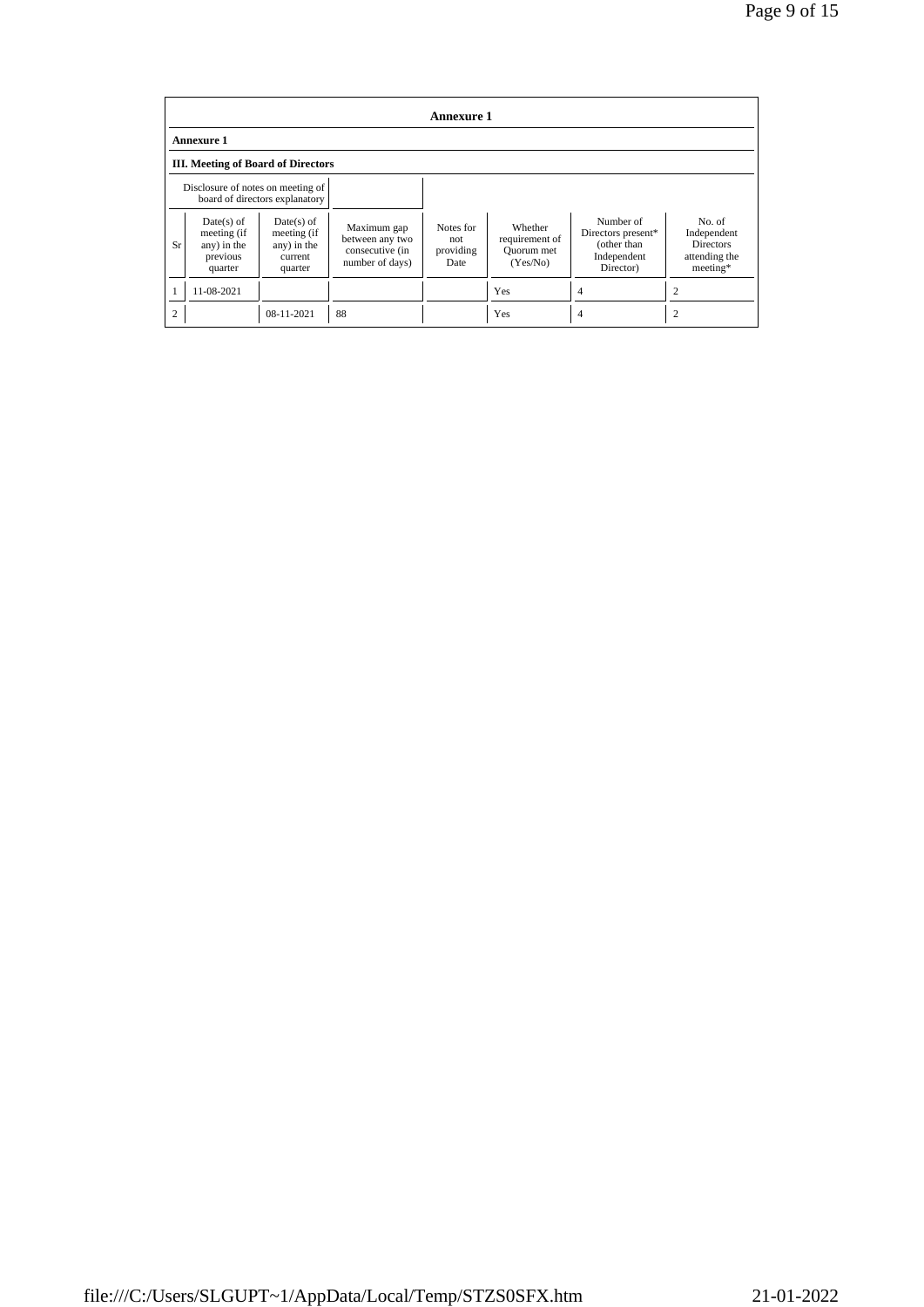|                |                                                  |                                                                                                                     |                                                                            | <b>Annexure 1</b>             |                                       |                                                          |                                                                                      |                                                                        |
|----------------|--------------------------------------------------|---------------------------------------------------------------------------------------------------------------------|----------------------------------------------------------------------------|-------------------------------|---------------------------------------|----------------------------------------------------------|--------------------------------------------------------------------------------------|------------------------------------------------------------------------|
|                | <b>IV. Meeting of Committees</b>                 |                                                                                                                     |                                                                            |                               |                                       |                                                          |                                                                                      |                                                                        |
|                |                                                  |                                                                                                                     |                                                                            |                               |                                       | Disclosure of notes on meeting of committees explanatory |                                                                                      |                                                                        |
| Sr             | Name of<br>Committee                             | $Date(s)$ of<br>meeting (Enter<br>dates of Previous<br>quarter and<br>Current quarter in<br>chronological<br>order) | Maximum gap<br>between any<br>two<br>consecutive<br>(in number of<br>days) | Name of<br>other<br>committee | Reson for<br>not<br>providing<br>date | Whether<br>requirement<br>of Quorum<br>met (Yes/No)      | Number of<br><b>Directors</b><br>present* (other<br>than<br>Independent<br>Director) | No. of<br>Independent<br><b>Directors</b><br>attending the<br>meeting* |
| $\mathbf{1}$   | Audit<br>Committee                               | 11-08-2021                                                                                                          |                                                                            |                               |                                       | Yes                                                      | 3                                                                                    | $\overline{c}$                                                         |
| $\overline{2}$ | Audit<br>Committee                               | 08-11-2021                                                                                                          | 88                                                                         |                               |                                       | Yes                                                      | 3                                                                                    | $\overline{c}$                                                         |
| 3              | Nomination<br>and<br>remuneration<br>committee   | 11-08-2021                                                                                                          |                                                                            |                               |                                       | Yes                                                      | 3                                                                                    | $\overline{c}$                                                         |
| $\overline{4}$ | Nomination<br>and<br>remuneration<br>committee   | $08 - 11 - 2021$                                                                                                    | 88                                                                         |                               |                                       | Yes                                                      | 3                                                                                    | 2                                                                      |
| 5              | <b>Stakeholders</b><br>Relationship<br>Committee | 11-08-2021                                                                                                          |                                                                            |                               |                                       | Yes                                                      | 3                                                                                    | 1                                                                      |
| 6              | <b>Stakeholders</b><br>Relationship<br>Committee | $08 - 11 - 2021$                                                                                                    | 88                                                                         |                               |                                       | Yes                                                      | 3                                                                                    | 1                                                                      |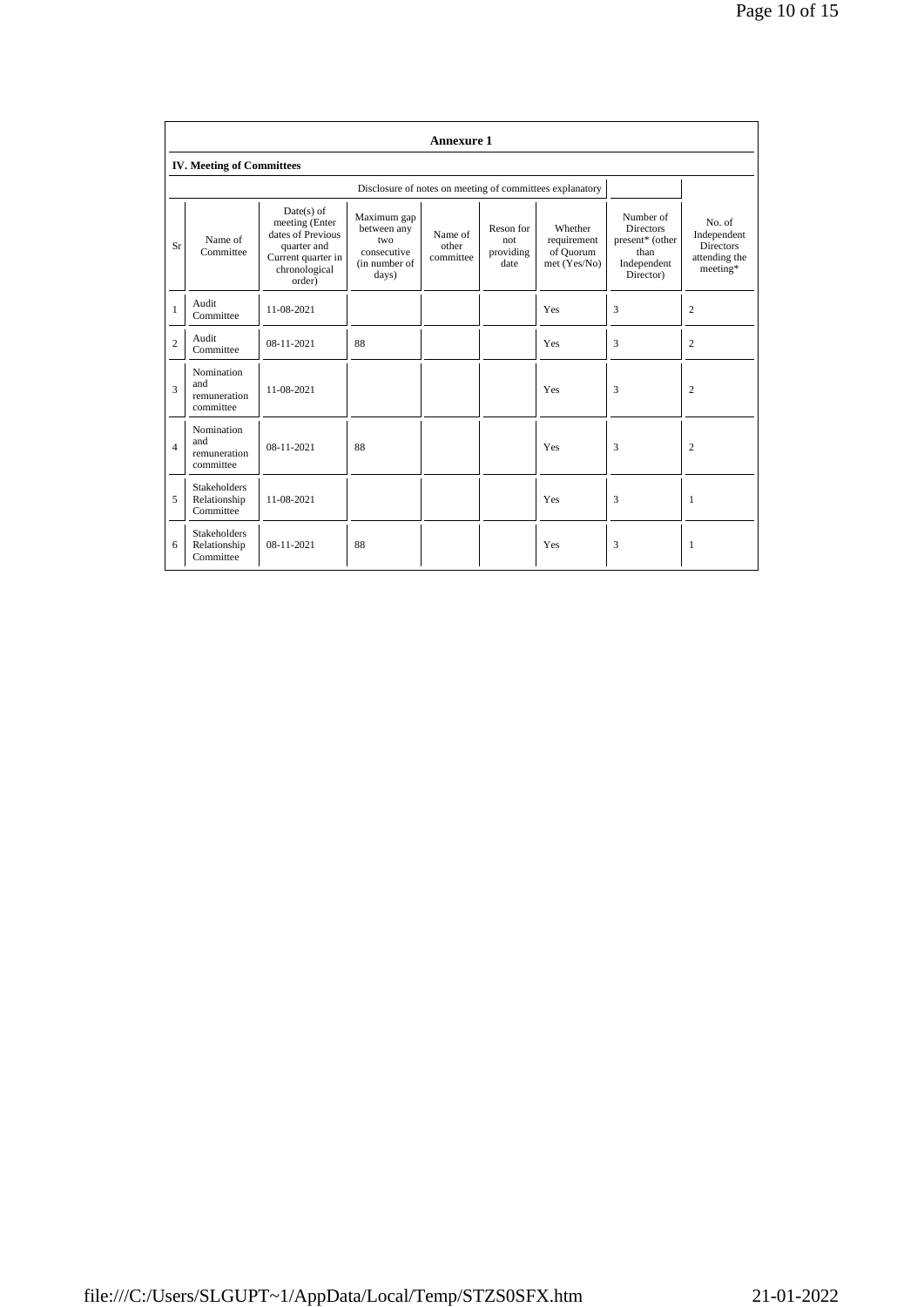|    | Annexure 1                                                                                                |                                  |                                                                    |  |  |  |  |
|----|-----------------------------------------------------------------------------------------------------------|----------------------------------|--------------------------------------------------------------------|--|--|--|--|
|    | <b>V. Related Party Transactions</b>                                                                      |                                  |                                                                    |  |  |  |  |
| Sr | Subject                                                                                                   | Compliance status<br>(Yes/No/NA) | If status is "No" details of non-<br>compliance may be given here. |  |  |  |  |
|    | Whether prior approval of audit committee obtained                                                        | NA                               |                                                                    |  |  |  |  |
|    | Whether shareholder approval obtained for material RPT                                                    | <b>NA</b>                        |                                                                    |  |  |  |  |
| 3  | Whether details of RPT entered into pursuant to omnibus<br>approval have been reviewed by Audit Committee | <b>NA</b>                        |                                                                    |  |  |  |  |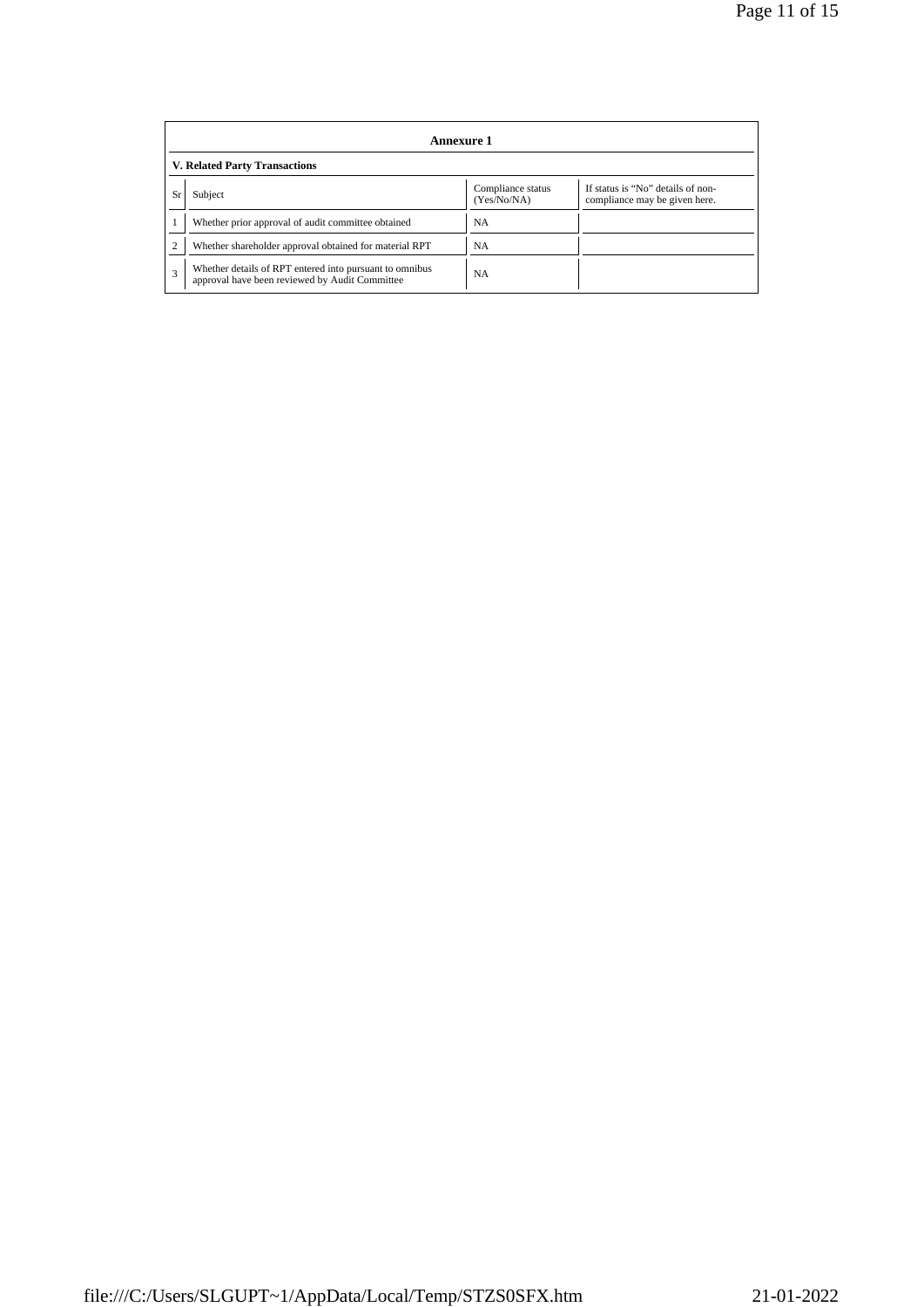| <b>Annexure 1</b> |                                                                                                                                                                                                                 |                               |  |  |  |  |  |
|-------------------|-----------------------------------------------------------------------------------------------------------------------------------------------------------------------------------------------------------------|-------------------------------|--|--|--|--|--|
|                   | <b>VI.</b> Affirmations                                                                                                                                                                                         |                               |  |  |  |  |  |
| Sr                | Subject                                                                                                                                                                                                         | Compliance status<br>(Yes/No) |  |  |  |  |  |
| $\mathbf{1}$      | The composition of Board of Directors is in terms of SEBI (Listing obligations and disclosure requirements)<br>Regulations, 2015                                                                                | Yes                           |  |  |  |  |  |
| $\overline{c}$    | The composition of the following committees is in terms of SEBI(Listing obligations and disclosure<br>requirements) Regulations, 2015 a. Audit Committee                                                        | Yes                           |  |  |  |  |  |
| 3                 | The composition of the following committees is in terms of SEBI(Listing obligations and disclosure<br>requirements) Regulations, 2015. b. Nomination & remuneration committee                                   | Yes                           |  |  |  |  |  |
| $\overline{4}$    | The composition of the following committees is in terms of SEBI(Listing obligations and disclosure<br>requirements) Regulations, 2015. c. Stakeholders relationship committee                                   | Yes                           |  |  |  |  |  |
| 5                 | The composition of the following committees is in terms of SEBI(Listing obligations and disclosure<br>requirements) Regulations, 2015. d. Risk management committee (applicable to the top 500 listed entities) | <b>NA</b>                     |  |  |  |  |  |
| 6                 | The committee members have been made aware of their powers, role and responsibilities as specified in SEBI<br>(Listing obligations and disclosure requirements) Regulations, 2015.                              | Yes                           |  |  |  |  |  |
| $\overline{7}$    | The meetings of the board of directors and the above committees have been conducted in the manner as<br>specified in SEBI (Listing obligations and disclosure requirements) Regulations, 2015.                  | Yes                           |  |  |  |  |  |
| 8                 | This report and/or the report submitted in the previous quarter has been placed before Board of Directors.                                                                                                      | Yes                           |  |  |  |  |  |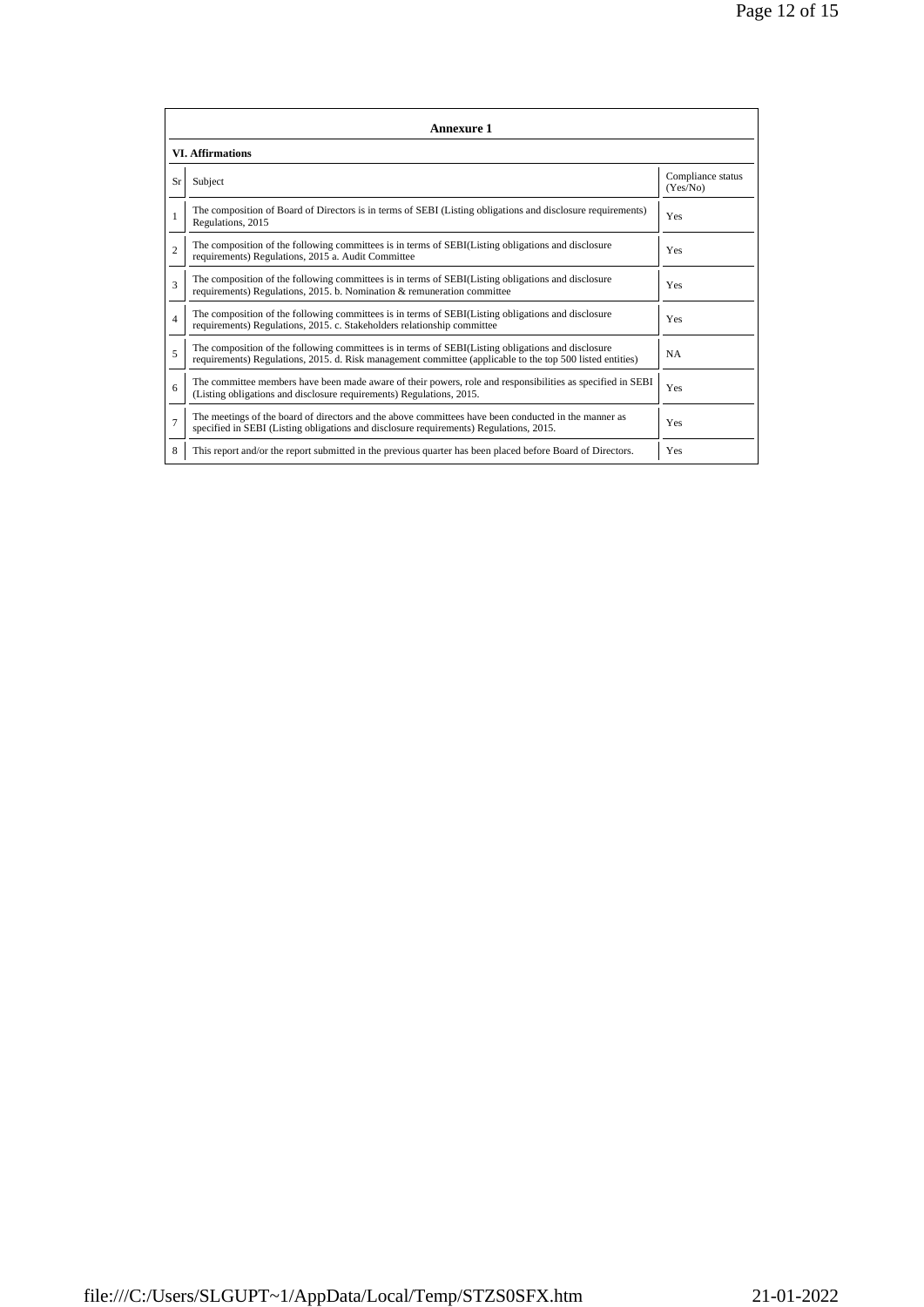| <b>Annexure 1</b> |                   |                    |
|-------------------|-------------------|--------------------|
| Sr                | Subject           | Compliance status  |
|                   | Name of signatory | <b>SUMIT GUPTA</b> |
|                   | Designation       | Director           |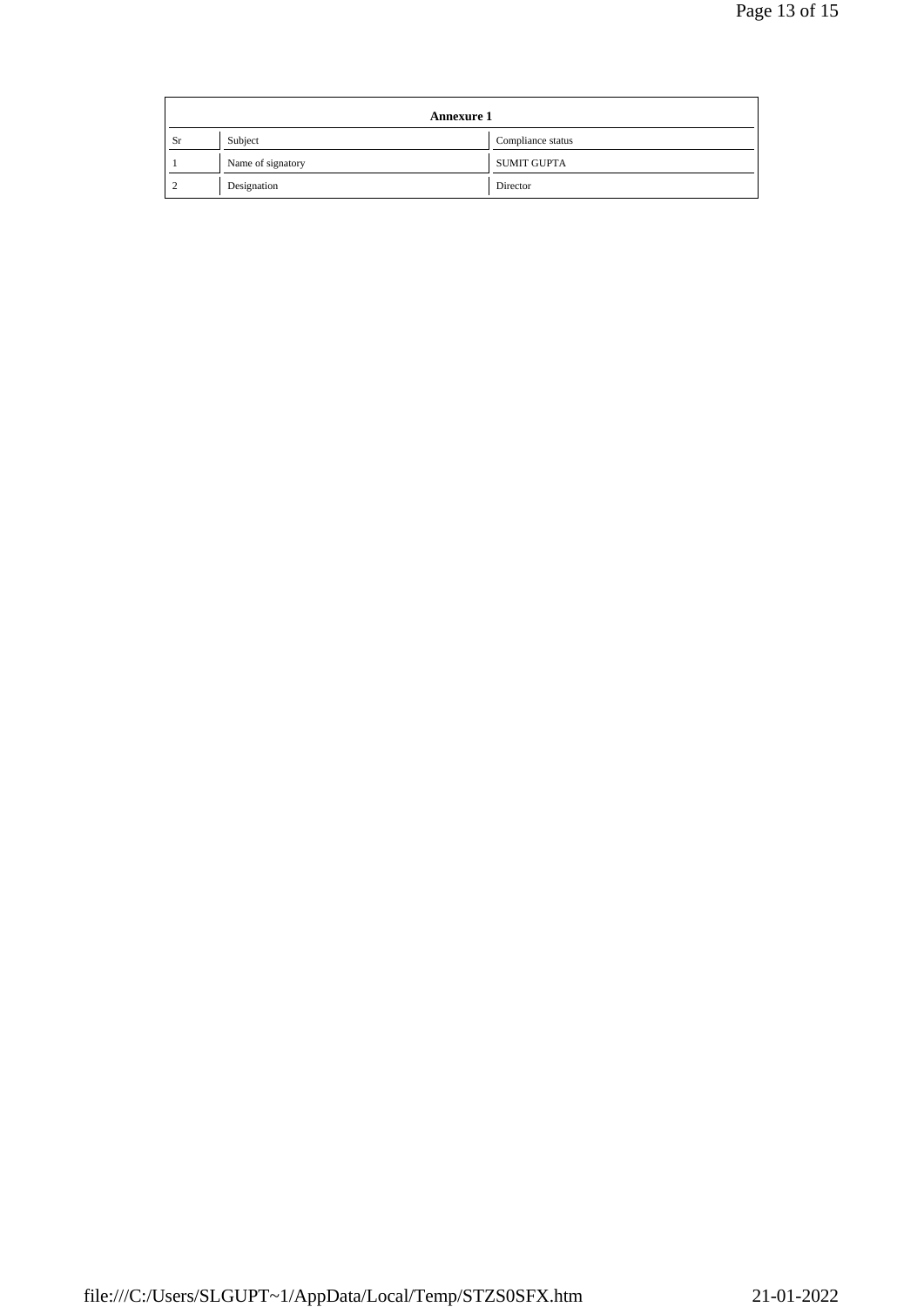| <b>Signatory Details</b> |                  |  |
|--------------------------|------------------|--|
| Name of signatory        | SUMIT GUPTA      |  |
| Designation of person    | Director         |  |
| Place                    | <b>NEW DELHI</b> |  |
| Date                     | 21-01-2022       |  |